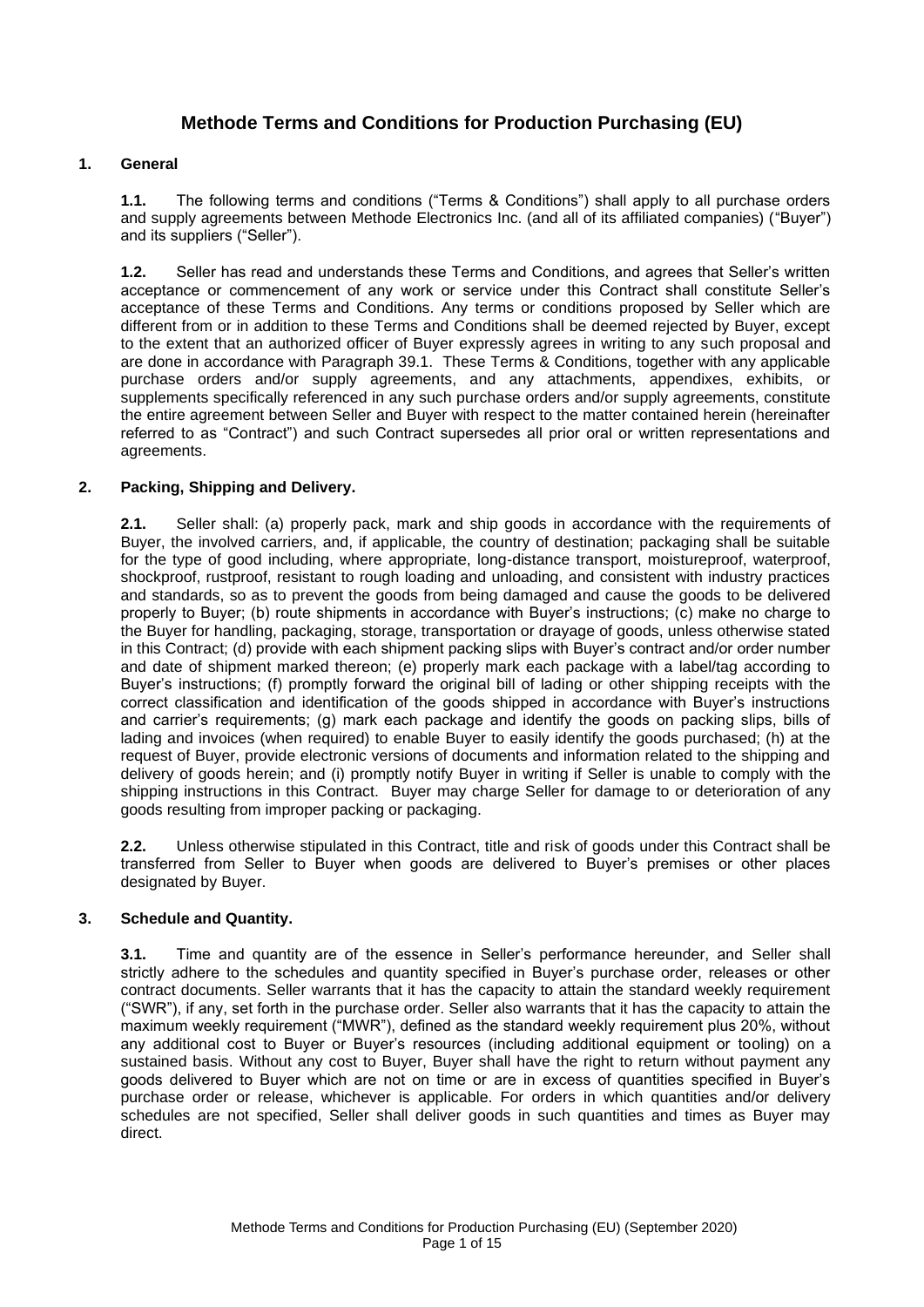**3.2.** In the event of any anticipated or actual delay, including, but not limited to, delays attributed to labour disputes, Seller shall: (a) promptly notify Buyer in writing of the reasons for the delay and the actions being taken to overcome or minimize the delay; and (b) provide Buyer with a written recovery schedule. Unless Seller is excused from prompt performance as provided in Paragraph 21 of this Contract, Buyer shall have the right to: (a) choose other transportation service providers and require a more expeditious method of transportation for the goods than the transportation method originally specified by Buyer, such transportation expense incurred by Buyer to be borne by Seller; or (b) order the goods from an alternative source and charge Seller the difference in price between the alternative goods and the Contract goods. Seller shall be liable for all additional costs incurred by Buyer as a result thereof, including, but not limited to, price difference (including imported parts), transportation fee, related overtime pay, and all losses arising from Seller's delay of delivery to Buyer's customers.

**4. Suspension of Work.** Buyer may, by written order, change the rate of scheduled shipments or direct temporary suspension of all or part of scheduled shipments, neither of which shall entitle Seller to a modification of the price for goods covered by this Contract.

# **5. Quality Control; Inspection.**

**5.1.** Seller agrees to participate in Buyer's supplier quality and development program(s) and to comply with all quality requirements and procedures specified by Buyer, as revised from time to time, including those applicable to Seller as set forth in Buyer's supplier quality manual or vendor requirements available online at http://supplier.methode.com. Seller shall permit Buyer to review procedures, practices, processes and related documents to ensure such compliance.

**5.2.** Buyer and Buyer's customers may enter Seller's facility, including Seller's subcontractors' facilities, at reasonable times, including during the period of manufacture and prior to and after delivery, to inspect such facility and the goods, materials and any property of Buyer covered by this Contract. Seller shall furnish, and require its subcontractors to furnish, without additional charge to Buyer, reasonable facilities and assistance for the safe and convenient performance of such inspections.

**5.3.** Seller shall immediately notify Buyer in writing when discrepancies in Seller's process or materials are discovered or suspected which may affect the goods delivered or to be delivered under this Contract.

# **6. Nonconforming Goods.**

**6.1.** Buyer has the right to inspect any and all of the goods, both prior to and after making payment. Seller acknowledges and agrees that Buyer may choose not to perform incoming inspections with respect to the goods, without prejudice to any rights or remedies available to Buyer hereunder or at law and Seller waives any rights to require Buyer to conduct such inspections. Buyer's inspection of the goods, whether during manufacture, prior to delivery or within a reasonable time after delivery, or Buyer's failure to inspect shall not constitute Buyer's acceptance of any work-in-process or finished goods.

**6.2.** To the extent Buyer rejects goods as nonconforming, the quantities under this Contract will automatically be reduced unless Buyer notifies Seller otherwise. Seller will not replace quantities so reduced without a new written requirement or delivery schedule from Buyer. Seller, at its expense and risk, shall withdraw such nonconforming goods in accordance with Buyer's instructions. Seller's failure to withdraw nonconforming goods within the period stipulated in Buyer's instructions or such shorter period as may be commercially reasonable under the circumstances, after notice of nonconformity, shall entitle Buyer at its option, to charge Seller for storage and handling, or to dispose of the goods, without any liability to Buyer. Notwithstanding the foregoing, Buyer may at its option and at Seller's expense: (a) return the nonconforming goods for credit or refund; (b) return the nonconforming goods and require Seller to promptly correct or replace the goods; (c) retain the nonconforming goods and either repair the goods itself or request Seller do so, on or off-site; or (d) obtain replacement goods from another source.

**6.3.** Seller shall bear all costs and expenses and loss of value incurred as a result of or in connection with nonconformance and repair, replacement or other correction.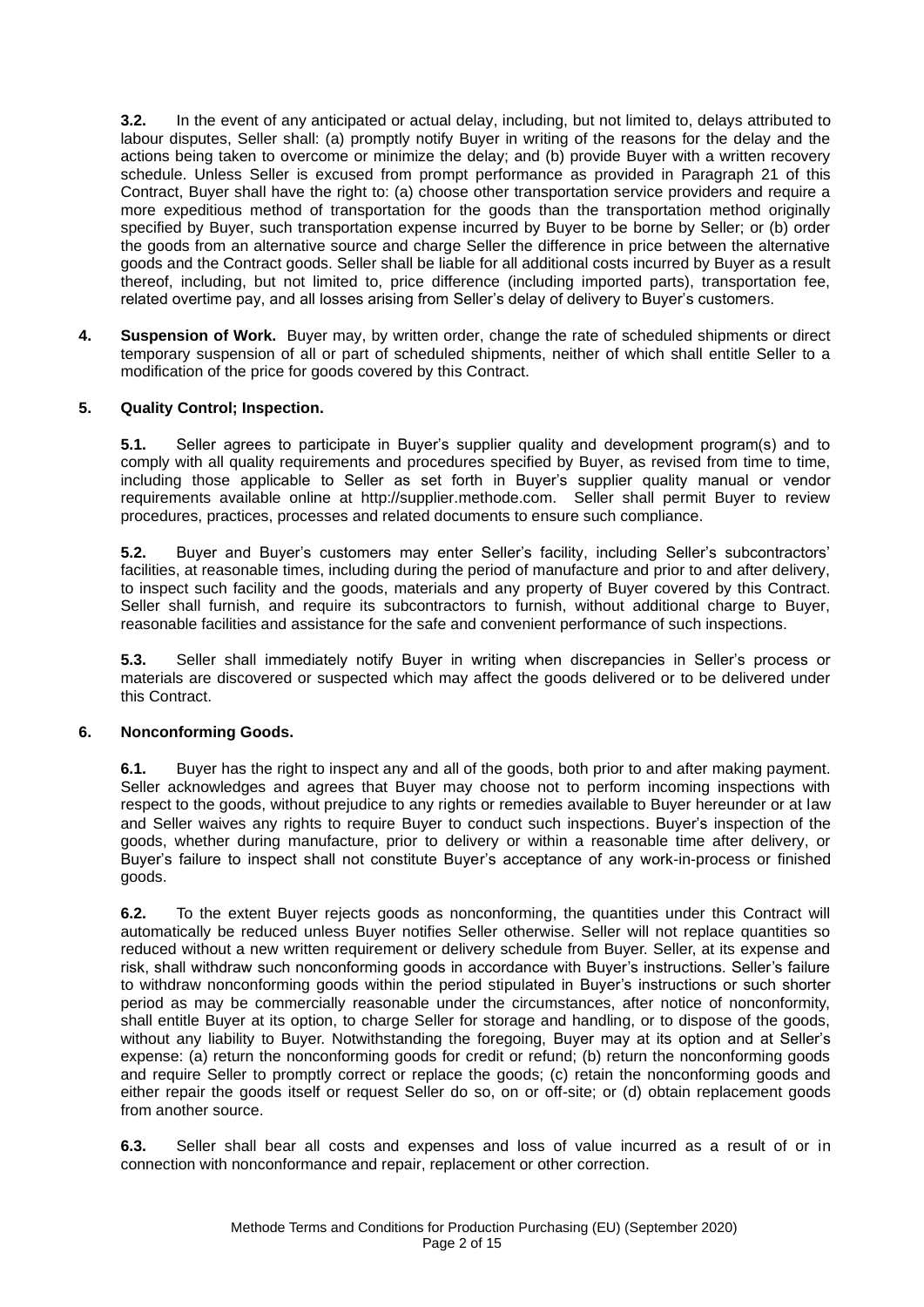**6.4.** This Paragraph 6 shall not limit or impair Buyer's right to assert any legal remedy pursuant to or in connection with this Contract or relieve Seller's responsibility for latent defects. Acceptance of goods or services, or payment for goods or services, by Buyer shall not constitute acknowledgement of the goods and services as conforming, and will not relieve Seller of any obligations or liabilities under this Contract or impair any rights or remedies of Buyer.

## **7. Invoice and Payment.**

**7.1.** Seller shall issue to Buyer an original invoice upon delivery of goods or services that shall include Buyer's contract and/or order number and line item number. Unless otherwise approved by Buyer in writing, Seller shall not bill Buyer for the goods at prices higher than stated on the purchase order. Seller shall accept payment by check or, at Buyer's discretion, other cash equivalent (including electronic transfer of funds). Seller shall promptly repay Buyer any amounts paid in excess of amounts due Seller.

**7.2.** Seller warrants that the prices for the goods sold or services provided to Buyer are not higher than those extended to any other customer for the same or similar goods or services in similar quantities. If Seller violates this warranty, Seller shall retroactively reduce the prices hereof correspondingly.

**8. Taxes.** Unless otherwise provided by this Contract, the price of this Contract includes, and Seller is liable for and shall pay, all taxes, duties, and similar levies imposed on Seller. Buyer shall not be responsible or liable for any tax, duty or similar levy against Seller.

## **9. Changes.**

**9.1**. Buyer reserves the right at any time to direct changes, or cause Seller to make changes, to drawings and specifications of the goods or to otherwise change the scope of the work covered by this Contract, including work with respect to such matters as inspection, testing or quality control. Seller shall promptly make such changes, provided that if such change increases or decreases the cost or time required to perform this Contract, Buyer and Seller shall negotiate an equitable adjustment in the price or schedule, or both, to reflect the increase or decrease. Any changes to this Contract shall be made in accordance with Paragraph 39.1.

**9.2. Parts Approval Process.** Without prior written approval of Buyer, Seller shall not make any change in material, specification or manufacturing process or make any modifications whatsoever once the parts have passed Production Parts Approval Process ("PPAP") or any similar approval process.

### **10. Service and Replacement Parts.**

**10.1.** Seller will sell to Buyer goods necessary for it to fulfill its current model service and replacement parts requirements at the price(s) specified in the purchase order for the goods. If the goods are components or parts of systems or modules, Seller will sell the components or parts that comprise the system or module at price(s) that shall not, in the aggregate, exceed the purchase order price of the system or module less assembly costs.

**10.2.** During the fifteen (15) year period after Buyer completes current model purchasing or the period stated in the purchase order, Seller shall maintain, at its expense, the ability to and shall sell service and replacement parts to Buyer to fulfill Buyer's past model service and replacement parts requirements. Unless otherwise agreed to by Buyer, the price(s) during the first three (3) years of this period shall be the price(s) in effect at the conclusion of current model purchases. For the remainder of this period, the price(s) for goods shall be negotiated by the parties in good faith.

**10.3.** When requested by Buyer, Seller shall make literature and other materials available at no additional charge to support Buyer's service and replacement parts sales activities.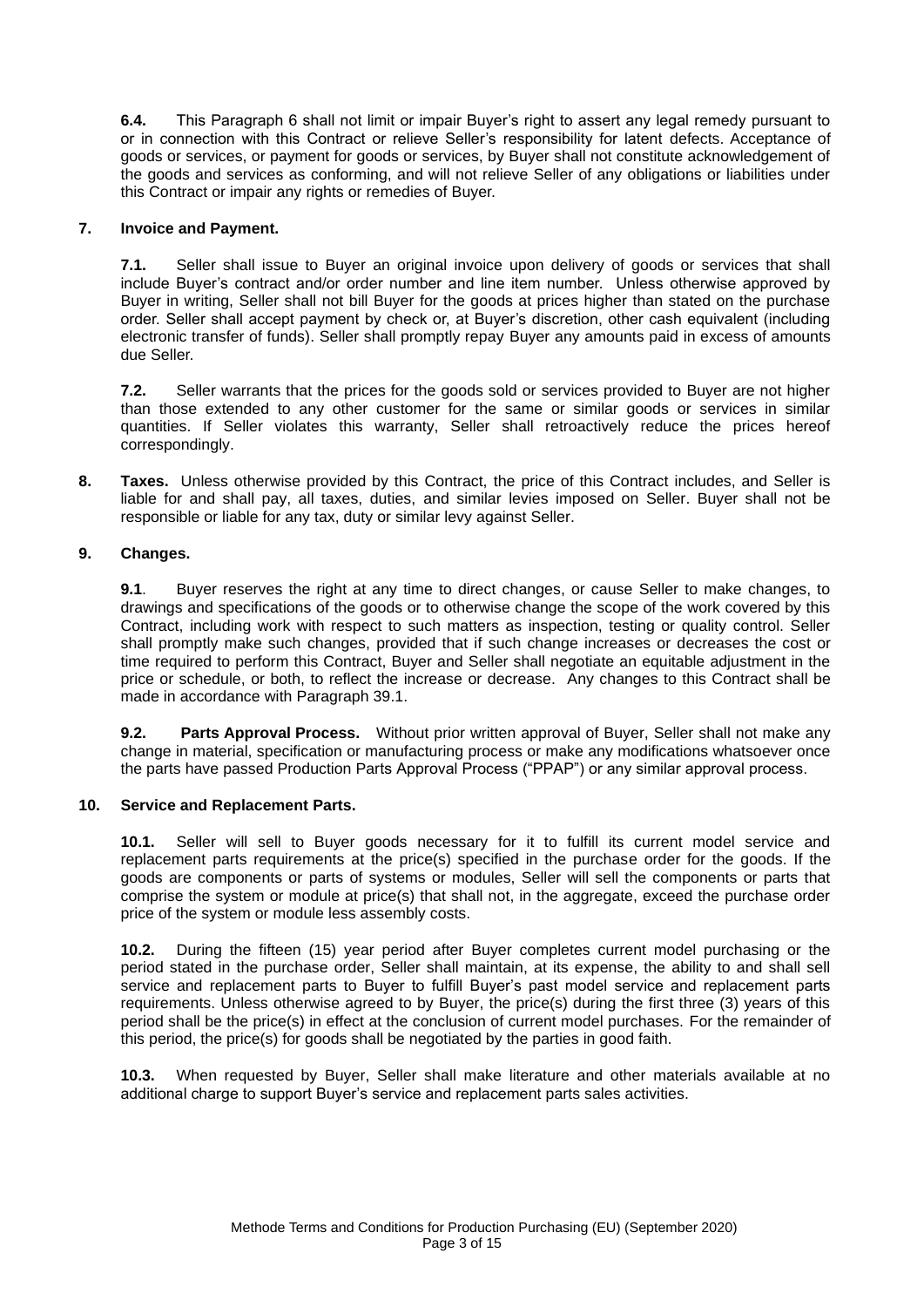# **11. Buyer's Property.**

**11.1.** All supplies, materials, drawings, machinery, data, equipment, tools, jigs, dies, gauges, fixtures, moulds, patterns and other items furnished by Buyer, either directly or indirectly, to Seller to perform this Contract, or for which Seller has been reimbursed by Buyer, shall be and remain the property of Buyer and held by Seller on a bailment basis ("Buyer's Property").

**11.2.** Buyer shall make no warranty on the quality of Buyer's Property, and Seller shall inspect any and all of such Buyer's Property before taking possession, custody or control as a bailment. Seller assumes all risk of loss, destruction or damage to Buyer's Property while in Seller's possession, custody or control, including any transfer to Seller's subcontractors.

**11.3.** Seller at its expense shall: (a) properly house Buyer's Property to a commercially reasonable standard; (b) maintain Buyer's Property, including its repair or replacement, in the condition necessary to produce the goods in accordance with the terms of the purchase order and this Contract and be responsible for all wear and tear, excluding normal wear and tear; (c) conspicuously mark Buyer's Property as the property of Buyer or otherwise cooperate with Buyer's procedures regarding the identification of Buyer's Property; (d) prevent the commingling of Buyer's Property with property owned by Seller or a third party; (e) obtain Buyer's prior written consent before moving Buyer's Property to another location of Seller or a third party; (f) use Buyer's Property solely in the performance of this Contract unless specifically authorized in writing by Buyer; (g) keep and maintain, and provide proof upon Buyer's request of, adequate insurance against risk of loss, destruction or damage to Buyer's Property, even if it occurs despite Seller's exercise of due care; and (h) promptly notify Buyer if Buyer's Property is lost, stolen, damaged or destroyed. Buyer may, with five (5) days prior written notice, audit all pertinent documents of Seller and its subcontractors, and make reasonable inspection of Seller's and its subcontractor's premises, in order to verify compliance with the provisions of this Paragraph 11.3.

**11.4.** Upon the request of Buyer and at Buyer's option, Seller shall immediately release or deliver Buyer's Property to Buyer, either: (a) F.O.B. transport equipment at Seller's plant, properly packed and marked in accordance with the requirements of the carrier selected by Buyer to transport such property; or (b) to any location designated by Buyer, in which event Buyer shall pay to Seller the reasonable costs of delivering such property to such location. Seller is responsible for labour and other costs of dismounting, dismantling and staging Buyer's Property for release or delivery. Seller agrees that in the event of its failure to hand over possession of Buyer's Property immediately upon Buyer's request, Buyer shall be entitled to enter Seller's premises and take possession thereof without any written or oral notification and Seller shall provide assistance to Buyer under these circumstances.

**11.5.** When permitted by laws, Seller waives any lien or other rights that Seller might otherwise have in Buyer's Property, including, but not limited to, any rights of setoff, recoupment or counterclaim arising from this or any other transactions with Buyer.

**11.6.** Seller will require its subcontractors to be bound, through the use of consistent contractual terms, to the terms and conditions of this Paragraph 11.

# **12. Seller's Property.**

**12.1.** Unless otherwise agreed to by Buyer, Seller, at its expense, shall furnish, keep in good condition, and replace when necessary all machinery, data, equipment, tools, jigs, drawings, dies, gauges, fixtures, moulds, patterns and other items ("Seller's Property") necessary for the production of the goods under this Contract. The cost of changes to Seller's Property necessary to make design and specification changes authorized by Buyer with its prior written consent shall be paid for by Buyer. Seller shall insure Seller's Property with full fire and extended coverage insurance for its replacement value thereof.

**12.2.** Seller grants Buyer an exclusive, irrevocable option to take possession of and title to Seller's Property that is special for the production of the goods upon payment to Seller of its net book value and any amounts which Buyer has previously paid; provided, however, that this option shall not apply if Seller's Property is used to produce goods that are the standard stock of Seller or if a substantial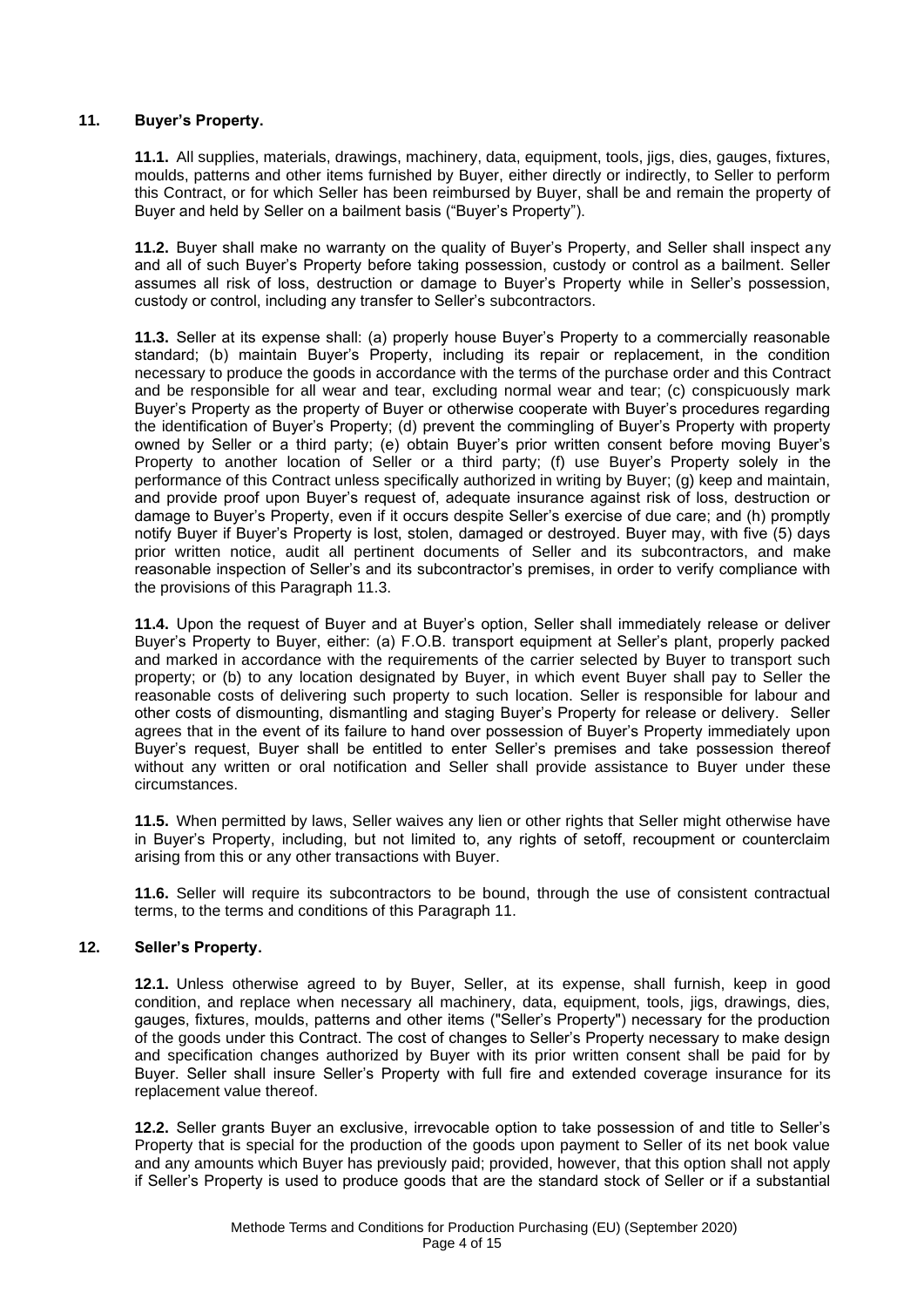quantity of like goods are being sold by Seller to others. Seller shall promptly provide Buyer the opportunity to inspect Seller's Property and also provide information regarding Seller's Property to the Buyer upon request.

## **13. Intellectual Property Rights.**

**13.1.** "Intellectual Property Rights" means any and all: (a) copyrights, trademarks, and patents; (b) rights relating to innovations, know-how, trade secrets, and confidential, technical, and non-technical information; (c) moral rights, author's rights, and rights of publicity; and (d) other industrial, proprietary and intellectual property-related rights anywhere in the world, that exist as of the date hereof or hereafter come into existence, and all applications, renewals and extensions of the foregoing, regardless of whether or not such rights have been registered with the appropriate authorities in such jurisdictions in accordance with the relevant legislation. "Background Intellectual Property Rights" means any Intellectual Property Rights developed or acquired by a party which does not qualify as Developed Intellectual Property Rights. "Developed Intellectual Property Rights" means all Intellectual Property Rights (including, but not limited to, all analyses, recommendations, reports, memoranda, manuscripts, discoveries, designs, inventions or innovations, and in each case, whether or not copyrightable or patentable) developed, written, conceived, discovered or made by Seller, its subcontractors, or employees, which (a) are developed in whole or in part during the course of performance of activities under this Contract and are paid for by Buyer (or a customer of Buyer), or (b) are customizations, modifications, enhancements or derivatives of any Intellectual Property Rights of Buyer or its licensors, or (c) are developed jointly by Buyer and Seller during the course of performance of this Contract; excluding, in each case, any Intellectual Property Rights the ownership of which is specifically addressed in a separate written contract between Buyer and Seller.

**13.2.** All Developed Intellectual Property Rights shall be the exclusive property of Buyer. Seller agrees to execute all papers and provide reasonable assistance to Buyer necessary to vest ownership in Buyer, and also to maintain the active status, of all such Developed Intellectual Property Rights. Unless otherwise expressly authorized by Buyer in writing, Seller shall not use for any other purpose than the performance of this Contract or manufacture, sell or otherwise dispose to third parties any goods made by Seller or its subcontractors using Buyer's Property or Buyer's Intellectual Property Rights.

**13.3.** Seller grants Buyer a perpetual, irrevocable, worldwide, nonexclusive, royalty-free license (with rights to grant sublicenses through multiple tiers) under Seller's Background Intellectual Property Rights to sell, copy, distribute, display, perform, repair, rebuild, adapt, use, and otherwise freely exploit in any and all media now known or later developed, all goods which Seller provides or has provided to Buyer in connection with this Contract. Buyer acknowledges that the foregoing license allows Buyer to fully utilize and exploit all goods and services sold by Seller to Buyer hereunder, but does not confer to Buyer the right to manufacture or have manufactured any such goods. Seller grants Buyer a perpetual, irrevocable, worldwide, nonexclusive license (with rights to grant sublicenses through multiple tiers) to use, modify, install, compile, copy and run any software which operates on such goods supplied by Buyer, but shall not distribute any copies of such software separately from such goods.

**13.4.** Seller hereby represents and warrants to Buyer that all materials, devices, services, processes and other information that Seller uses, copies or adapts hereunder are created originally by Seller and/or are licensed lawfully to Seller, with rights to allow Seller to comply with this Contract.

**13.5.** Upon the occurrence of a Supply Interruption Event, Seller grants Buyer a perpetual, irrevocable, worldwide, nonexclusive license (with rights to grant sublicenses through multiple tiers) under Seller's Background Intellectual Property Rights to make, have made, sell, copy, distribute, display, perform, adapt and use, make derivative works, embed and otherwise freely exploit in any and all media now known or later developed, all materials and other information which Seller provides or has provided to Buyer in connection with this Contract to the extent necessary for Buyer or its designees to manufacture goods supplied by Seller under this Contract for the remainder of the lifetime of the Buyer program utilizing the goods supplied by Seller. A "Supply Interruption Event" means (a) the failure by Seller to deliver goods under this Contract in material breach of the provisions of this Contract and such default is not cured within ten (10) days; (b) the insolvency of Seller, the entry by Seller into voluntary or involuntary bankruptcy, or the filing against Seller of a petition in bankruptcy filed against it (if such petition is not dismissed within sixty (60) days after the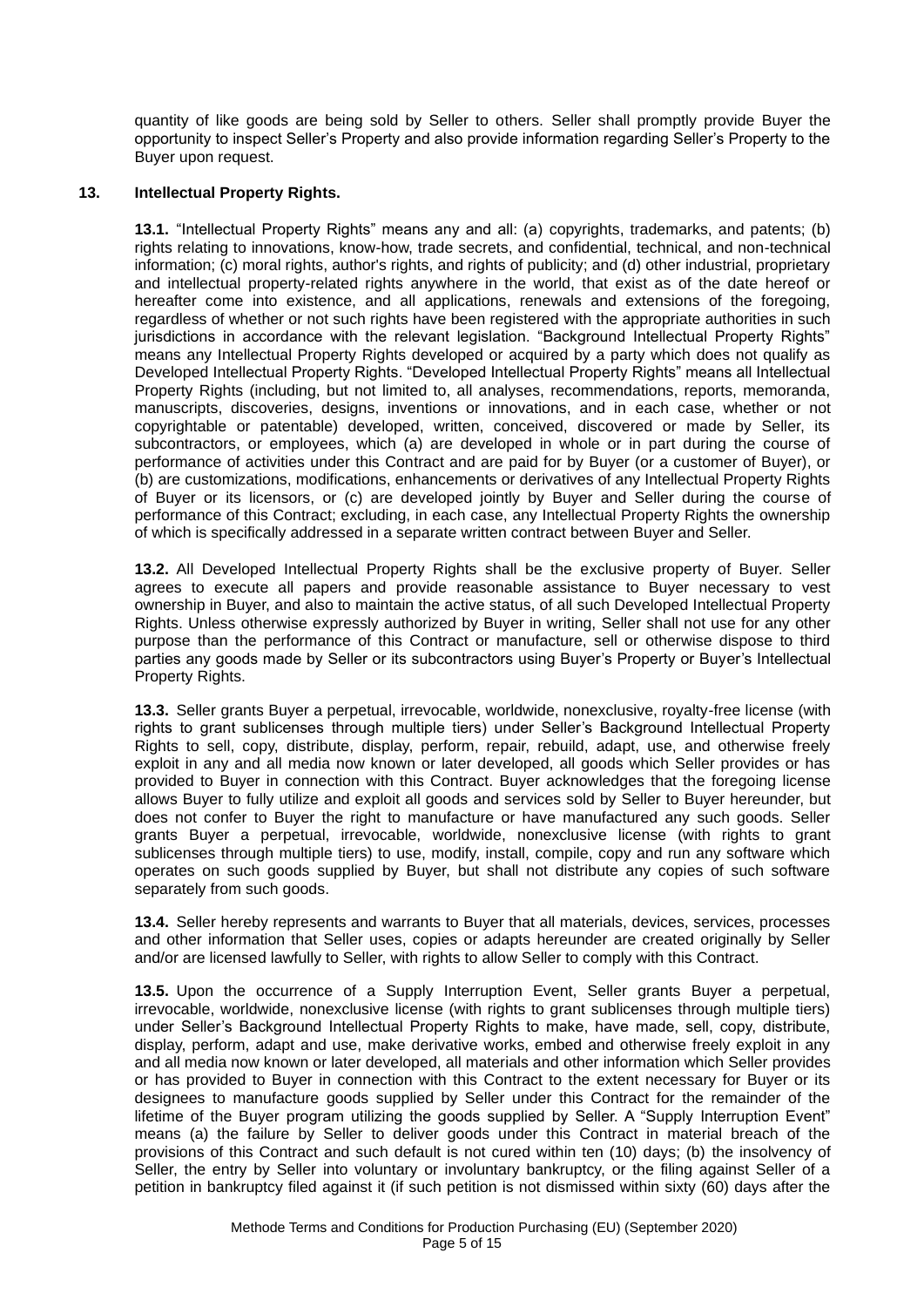applicable stay becomes effective), or the appointment of a receiver with respect to all or substantially all of Seller's assets, or the cessation of the conduct of business by Seller in the ordinary course; (c) an event of force majeure, including without limitation, political or labour unrest or natural disaster, that interrupts the manufacture and/or supply of goods under this Contract if such force majeure event lasts longer than thirty (30) days; (d) repudiation of this Contract by Seller; or (e) termination of this Contract by reason of a material breach by Seller.

If requested in writing by Buyer, Seller grants Buyer a perpetual, irrevocable, worldwide, nonexclusive license (with rights to grant sublicenses through multiple tiers) on Commercially Reasonable Terms under Seller's Background Intellectual Property Rights to make, have made, sell, import, distribute, adapt and use and otherwise exploit all Intellectual Property Rights to the extent necessary for Buyer or its designees to manufacture the goods supplied by Seller under this Contract for the remainder of the lifetime of the Buyer program utilizing the goods supplied by Seller. For purposes of this Paragraph, "Commercially Reasonable Terms" shall include a commercially reasonable royalty and shall take into account, among other reasonable commercial considerations, the relative technical or other contributions by the parties and the level of business offered to the Seller and the Buyer (or the Buyer's customer's).

## **14. Confidentiality.**

**14.1.** Buyer and Seller shall keep confidential and protect from unauthorized use and disclosure all confidential or proprietary data or information disclosed by one party to the other under this Contract, including but not limited to, trade secrets, technical data, product specifications, testing specifications, processes, and results, pricing information, quality procedures and results, customer information, and any other information to the extent that information is identified orally or in writing as confidential by the producing party at the time it is shared or within a reasonable time thereafter (collectively, "Confidential Information"). Confidential Information shall not include information that: (a) now or subsequently becomes generally available to the public through no fault or breach of the receiving party; (b) the receiving party can demonstrate to have such information rightfully in its possession prior to disclosure without being bound by similar confidentiality obligations; (c) the receiving party rightfully obtains such information from a third party who has the right to transfer or disclose such information; or (d) is independently developed by the receiving party without reference to the Confidential Information of the disclosing party. Buyer and Seller shall each restrict disclosure of Confidential Information only to those who are required to receive such disclosure in order for the party to perform its obligations under this Contract and shall use Confidential Information of the other party only in performance of and for the purpose of this Contract.

**14.2.** In the event that the receiving party is required to disclose all or part of the disclosing party's Confidential Information under the terms of a valid and effective subpoena, court order, governmental rule or regulation, or other judicial requirement, the receiving party agrees to immediately notify the disclosing party of the existence, terms and circumstances surrounding such a request or requirement so that the disclosing party may seek an appropriate protective order or waive compliance by the receiving party with the appropriate provisions of this Contract. If the receiving party is compelled to disclose any of the disclosing party's Confidential Information, it will disclose only the portion thereof which it is compelled to disclose and shall use its commercially reasonable efforts to obtain an order or other reliable assurance that confidential treatment shall be accorded to the Confidential Information so disclosed.

**14.3.** Despite any other obligations or restrictions imposed by this Paragraph 14, Buyer shall have the right to use, disclose and reproduce Seller's Confidential Information, and make derivative works thereof, for the purposes of testing, certification, use, sale or support of any goods or services delivered under this Contract. Any such use, disclosure, reproduction or derivative work by Buyer shall, whenever appropriate, include a restrictive legend suitable for the particular circumstances.

**14.4.** Seller may disclose Confidential Information of Buyer to its subcontractors as required for the performance of this Contract, provided that Seller informs them of the confidential status of the information provided to them and takes all reasonable steps to ensure they maintain the confidentiality of Buyer's Confidential Information. Seller shall be liable to Buyer for any breach of any obligations hereunder by such subcontractor.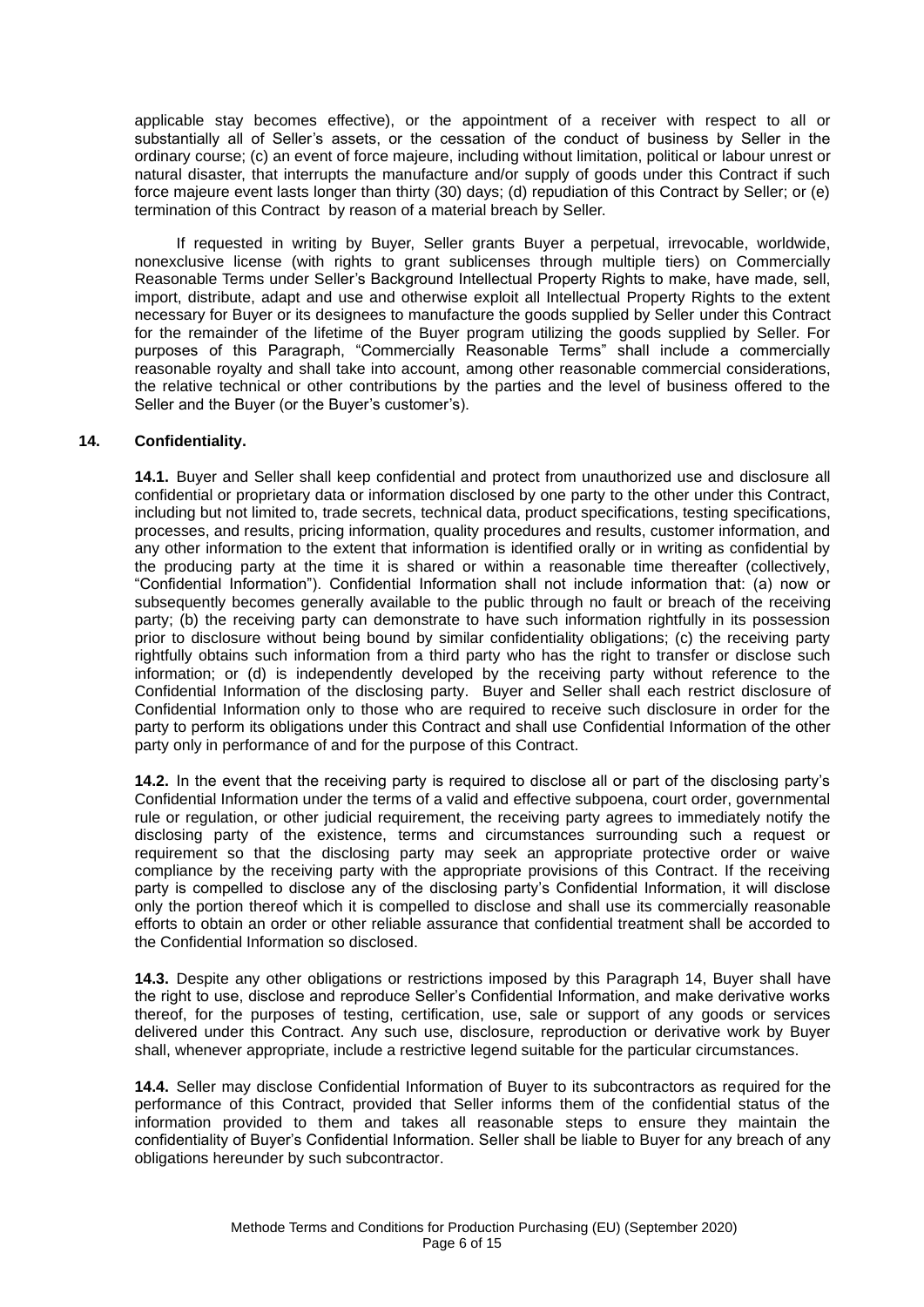**14.5.** Upon Buyer's request at any time, and in any event upon the completion, termination or cancellation of this Contract, Seller shall return to Buyer all of Buyer's Confidential Information and all materials derived therefrom, unless specifically directed otherwise in writing by Buyer. Buyer shall have the right to audit Seller's compliance with this Paragraph 14. The provisions of this Paragraph 14 shall survive the performance, completion, termination or cancellation of this Contract.

**14.6.** Seller agrees to be bound, and will require its subcontractors to be bound, by the terms and conditions of any non-disclosure agreement agreed between Buyer and Seller.

#### **15. Warranty.**

**15.1.** Seller warrants that all goods and/or services covered by this Contract will: (a) conform to the specifications, technical standards, drawings, samples, or descriptions that have been furnished, specified or approved by Buyer; (b) comply with all laws and regulations including, but not limited to, national standards, trade standards, and local standards; (c) be merchantable and suitable for the purpose intended; (d) be wholly new and contain new components and parts unless authorized in writing by Buyer; (e) be free from defects in materials and workmanship; (f) be free from defects in design to the extent furnished by Seller, even if the design has been approved by Buyer; and (g) not contain any Counterfeit Items, components or materials (as defined in section 16.2). The warranty period begins on the date the goods or services are delivered to Buyer and extends for a period that is the later of: (a) the period provided in the purchase order or other contract documents; (b) Seller's standard warranty for similar goods and/or services; (c) Buyer's standard warranty for similar goods and/or services; or (d) the warranty provided under applicable laws or industry regulations. This warranty shall survive inspection, test and acceptance of, and payment for, the goods and services. This warranty shall run to Buyer and its successors, assigns, customers and users of goods and/or services covered by this Contract. To the extent such goods contain components or parts that are obtained from third parties, which components or parts are the subject of any express or implied warranty, Seller shall take all commercially reasonable steps necessary and shall in good faith cooperate with Buyer to obtain for Buyer the benefit of such warranty, including, without limitation, by producing evidence to support Buyer's warranty claim.

**15.2.** Seller warrants that it has good and warrantable title to the goods and/or services, free and clear of any security interests, liens or encumbrances, and that Seller has full power and authority to enter into this Contract and to convey all rights and licenses granted to Buyer under this Contract.

**15.3.** Seller warrants that the goods and/or services do not infringe, misappropriate or otherwise make unauthorized use of any Intellectual Property Rights of any third party, and that the goods and/or services delivered under this Contract do not infringe any Intellectual Property Rights of any third party.

**15.4.** Seller warrants that all goods and/or services provided hereunder meet Buyer's environmental protection, occupational safety and hygiene requirements and obey national and local environmental protection and occupational safety and hygiene laws and regulations.

**15.5.** Without prejudice to the provisions of Paragraph 6, if the goods and/or services do not comply with the warranties in this Contract, Buyer may, at its option, and at Seller's expense: (a) return for credit or refund; or (b) require prompt correction or replacement of the defective or nonconforming goods and/or services. Without limiting the foregoing, should any goods fail to conform to the warranties set forth in Paragraph 15, Buyer shall notify Seller and Seller shall, if requested by Buyer, reimburse Buyer for any incidental and consequential damages caused by such defective or nonconforming goods, including, but not limited to, costs, expenses, losses, attorney's or other professional fees incurred by Buyer: (a) in inspecting, sorting, repairing or replacing such defective or nonconforming goods; (b) resulting from production interruptions; (c) conducting recall campaigns or other corrective service actions; and (d) for claims or litigation arising from death, injury or property damage caused by such defective or nonconforming goods. If requested by Buyer, Seller will enter into a separate agreement for the administration or processing of warranty chargebacks for defective or nonconforming goods. Seller agrees that the foregoing remedies are in addition to any other remedies provided elsewhere in this Contract and remedies available under law or equity.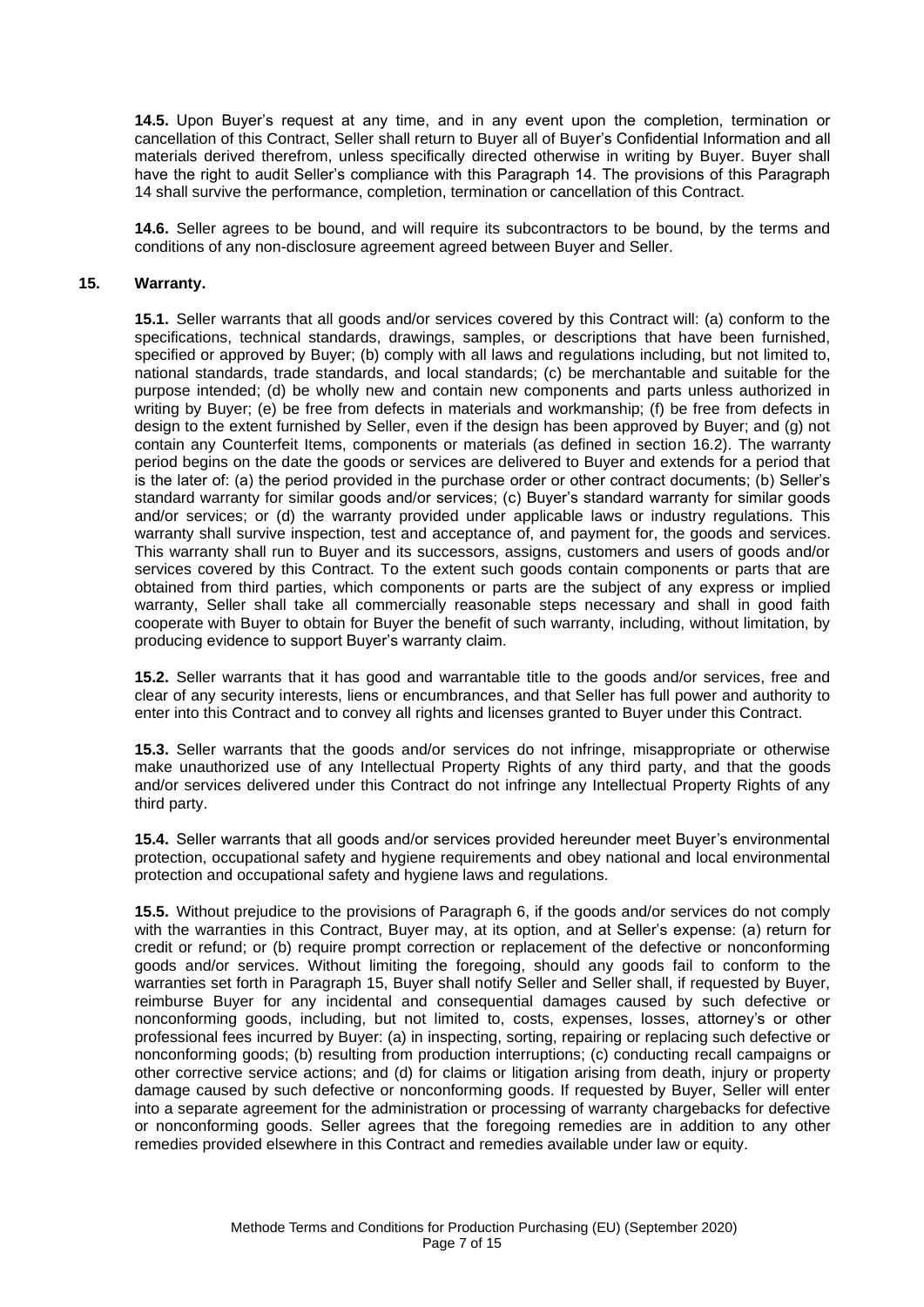## **16. Counterfeit Parts/Components/Ingredients.**

**16.1.** Seller warrants that the goods delivered, unless specifically agreed by Buyer, shall (i) be new; (ii) be manufactured by or purchased directly from the Original Component Manufacturer (OCM) or the Original Equipment Manufacturer (OEM), (hereinafter, the Original Manufacturer (OM)) or an authorized OM reseller or distributor; (iii) not be or contain Counterfeit Items; and (iv) contain only authentic, unaltered OM labels and other markings.

**16.2.** For purposes of this paragraph 16, a Counterfeit Item is defined to include, but is not limited to, (i) an item that is an illegal or unauthorized copy or substitute of an OM item; (ii) an item that does not contain the proper external or internal materials or components required by the OM or that is not constructed in accordance with OM design; (iii) an item or component thereof that is used, refurbished or reclaimed but Seller represents as being a new item; (iv) an item that has not successfully passed all OM required testing, verification, screening and quality control but that Seller represents as having met or passed such requirements; or (v) an item with a label or other marking intended, or reasonably likely, to mislead a reasonable person into believing a non-OM item is a genuine OM item when it is not.

**16.3.** Seller warrants that it will only act as or engage a Broker to assist it in delivering goods pursuant to this Purchase Order if the Buyer provides prior written approval to do so. For purposes of this Paragraph 16, a Broker is defined as a supplier which is not authorized by, or under the oversight of, the OM with respect to such goods, and shall include independent distributors, non-authorized distributors, non-franchised distributors, non-authorized suppliers or non-authorized resellers,

**16.4.** Seller, and Seller's Broker, if applicable and approved hereunder, shall implement an internal Counterfeit Item control process for goods delivered hereunder in accordance with the standards or instructions set forth in any Buyer's specifications or other provisions incorporated into the Contract. Buyer shall have the right to audit, inspect, and/or approve the processes at any time before or after delivery of the goods ordered hereunder. Buyer shall have the right to require changes to the processes to conform with Buyer's defined standards, if any. Failure of the Seller or Seller's Broker to conform its processes with Buyer's defined standards may result in the termination of the Contract in accordance with the termination provisions set forth herein.

**16.5.** If a good delivered hereunder is discovered to be a Counterfeit Item or suspected to be a Counterfeit Item, Buyer shall have the right to impound the good for further investigation of its authenticity. The Seller and/or the Seller's Broker shall cooperate in good faith with any investigation conducted by Buyer, including, but not limited to, cooperation by Seller's or Seller's Broker's staffs responsible for the maintenance and disclosure of all design, development, manufacturing, and traceability records with respect to the good in possession of Seller or Seller's Broker. Upon Buyer's request, Seller shall provide Buyer certificates of conformance with respect to the good under investigation. Buyer shall not be required to return the good to the Seller or Seller's Broker during the investigation process or thereafter. Buyer shall not be liable for payment to Seller of the price of any suspect Counterfeit Items under investigation.

**16.6.** Seller agrees that the Buyer shall not be liable for any damages, losses, costs and expenses of any kind that may be claimed to be incurred by Seller as a result of, or arising from, Buyer's investigation of Seller's good or Buyer's disclosure to any governmental entity or third party.

**16.7.** Seller acknowledges that examination of a good for authenticity may require destruction or impounding of the goods. Buyer shall not be liable to Seller for the price of any goods destroyed by examination or impounding if the good is later found to be a Counterfeit Item.

**16.8.** Seller shall include the substance of this Paragraph 16 in any agreement between Seller and Seller's Broker and shall cause Seller's Broker to include the substance of this Paragraph 16 in all agreements with any lower tier subcontractors.

**16.9.** Seller warrants that any hardware, software and firmware goods delivered under this Contract: (i) shall not contain any viruses, malicious code, Trojan horse, worm, time bomb, self-help code, back door, or other software code or routine designed to: (a) damage, destroy or alter any software or hardware; (b) reveal, damage, destroy, or alter any data; (c) disable any computer program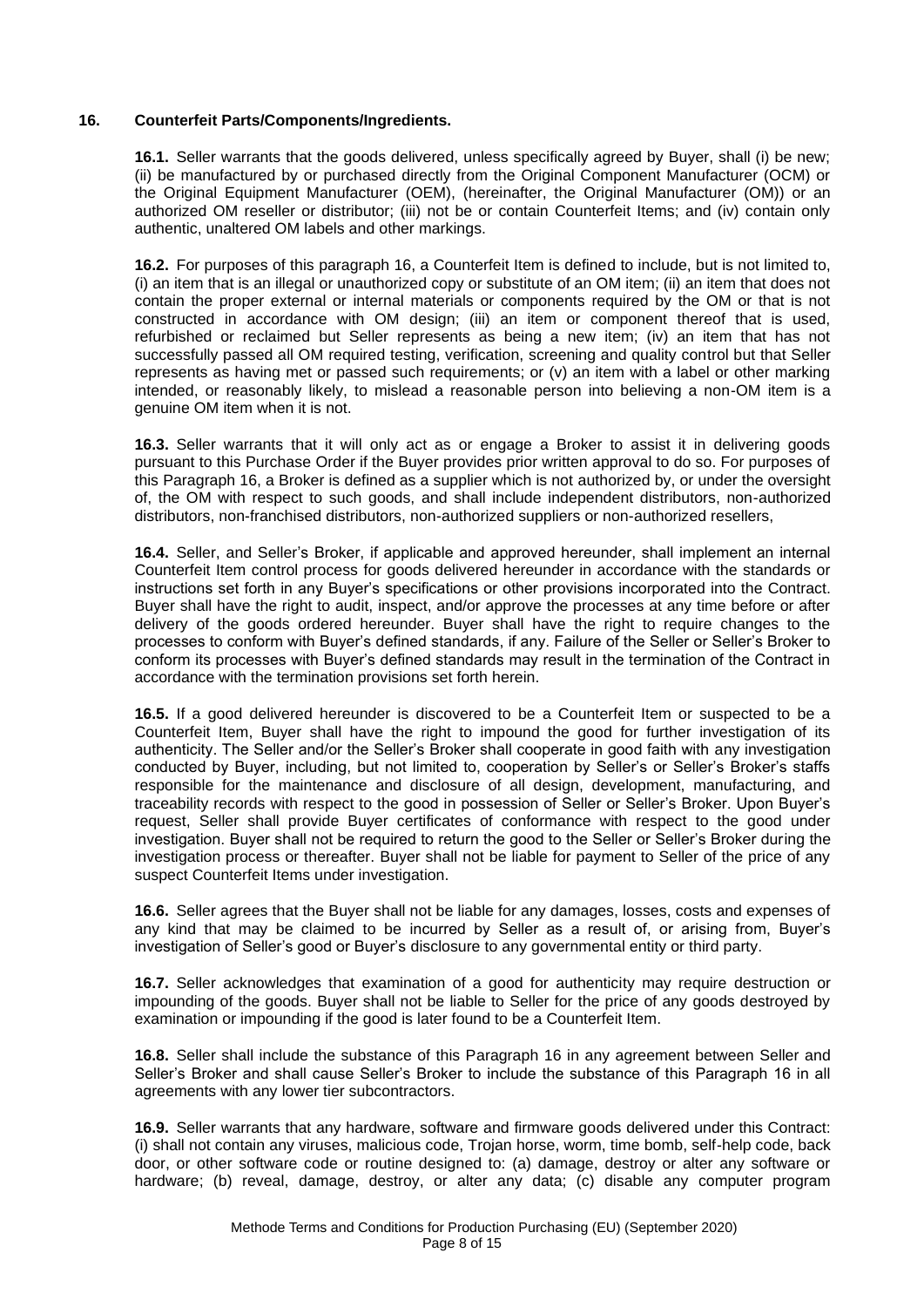automatically; or (d) permit unauthorized access to any software or hardware; and (ii) shall not contain any third party software (including software that may be considered free software or open source software) that (a) may require any Buyer software to be published, accessed or otherwise made available to the public without the consent of Buyer, or (b) may require distribution, copying or modification of any Buyer software free of charge.

- **17. Access to Buyer's Plants and Properties.** Seller shall, and cause Seller's subcontractors to, comply with all the rules and regulations established by Buyer for access to and activities in and around premises controlled by Buyer or Buyer's customer.
- **18. Ingredients Disclosure; Special Warnings and Instructions.** If requested by Buyer, Seller shall promptly furnish to Buyer in such form and detail as Buyer may direct: (a) a list of all ingredients in the goods purchased hereunder; (b) the amount of all ingredients; and (c) information concerning any changes in or additions to such ingredients. Prior to and during the shipment of the goods purchased hereunder, Seller agrees to furnish to Buyer sufficient warning and notice in writing (including appropriate labels on goods, containers and packing) of any hazardous material that is an ingredient or a part of any of the goods, together with such special handling instructions as may be necessary to advise carriers, Buyer and their respective employees on the measure of care and precaution which will best prevent bodily injury or property damage in the handling, transportation, processing, use or disposal of the goods, containers and packing shipped to Buyer.

### **19. Indemnification.**

**19.1.** Seller shall indemnify, defend and hold harmless Buyer and its customers, officers, directors, employees, contractors, predecessors and successors in interest, assigns, parents, subsidiaries, divisions, and agents (the "Buyer Indemnified Party") against all claims, suits, actions, awards, liabilities, damages, costs, attorney's fees and other professional fees (collectively, "Claims") for any death, injury or property damage relating to or arising out of the acts or omissions of Seller or its officers, directors, employees, contractors, representatives, or agents (the "Seller Indemnifying Party") under this Contract, including without limitation any defect or alleged defect in the goods supplied by the Seller Indemnifying Party, any actual or alleged negligence or fault of the Seller Indemnifying Party in connection with the design or manufacture of the goods, or any breach by the Seller Indemnifying Party of the representations and warranties under the Contract.

**19.2.** Seller shall indemnify, defend and hold harmless the Buyer Indemnified Party against any Claims related to or arising out of the actual or alleged infringement of any Intellectual Property Rights (including, but not limited to, patent, trademark, copyright, industrial design, or based on misuse or misappropriation of information or documents, regardless of whether such Intellectual Property Rights are registered) in connection with the goods or services hereunder, including such Claims in which Seller has provided only part of the goods or service or has expressly waived any claim against Buyer that such infringement relates to or arises out of Seller's compliance with specifications or designs furnished by Buyer.

**19.3.** The Buyer Indemnified Party will duly notify Seller of any Claim and shall provide reasonable assistance to Seller, at Seller's expense, to enable Seller to defend the Claim. Buyer shall have the right to reasonably reject counsel selected by Seller and the right to reject any settlement that would negatively impact Buyer as determined solely by Buyer. Unless otherwise provided herein, Buyer may, at its sole expense, actively participate in any suit or proceeding, through its own counsel.

**19.4.** Notwithstanding the foregoing, in the event of a product liability related claim, Buyer has the right, at Seller's reasonable expense, to conduct the defense of any such claim relating to the goods covered by this Contract. Seller shall provide reasonable assistance, including technical expertise, to Buyer in conducting the defense of any such claim. Seller and Buyer shall communicate and cooperate with each other and, if required, with the appropriate insurance carrier, to the fullest extent reasonably possible in investigating the facts and circumstances surrounding any actual, potential or threatened product liability claim relating to any goods manufactured and sold under this Contract and in litigating the matter.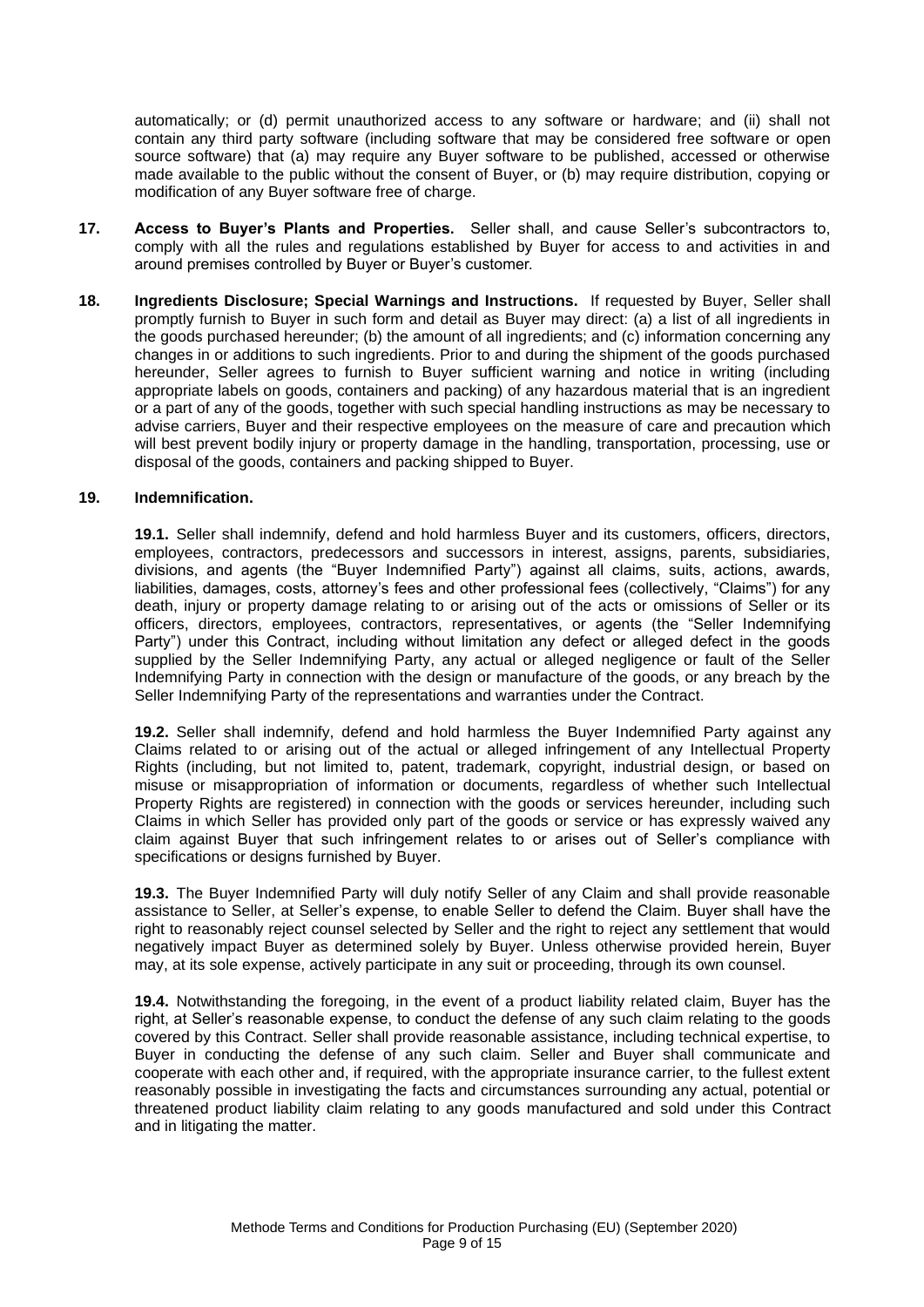### **20. Recall; Preventative Actions on Serial Defects.**

**20.1.** Buyer or Seller, as the case may be, shall inform the other of any defect or nonconformity of goods as soon as possible after it has been discovered or within the time period specified by any governmental regulation, whichever is shorter. Buyer and Seller shall cooperate fully with each other to identify the cause of the defect or nonconformity and to develop a plan for prompt remediation. Notwithstanding the foregoing, Buyer may unilaterally undertake any recall campaign or preventative action if the parties cannot agree on a course of action and/or on the safety or environmental relevance of a defect. In such event, Seller shall cooperate fully with and provide reasonable assistance to Buyer.

**20.2.** Seller shall within a reasonable period reimburse Buyer for all reasonable costs and expenses of any recall campaign or preventative action related to any defect or nonconformity of products for which Seller is responsible, including customer mailing(s), parts at dealer reimbursement levels less any profit to Buyer, dealer labour and sublet charges, any governmental imposed fines or penalties, and attorney's or other professional fees.

- **21. Force Majeure.** Neither Buyer nor Seller will be liable for any delay or failure to perform its obligations hereunder if, and to the extent that such delay or failure to perform is caused by an event or occurrence which is unforeseeable on execution of the Contract, unavoidable, and beyond the reasonable control of the party and without its fault or negligence, including, but not limited to, acts of God, actions by any governmental authority (whether valid or invalid), fires, floods, windstorms, riots, explosions, natural disasters, wars, sabotage, labour problems such as lockouts, strikes and slowdowns, inability to obtain power, material, labour, equipment or transportation, or court injunction or order; provided that written notice of such delay (including the anticipated duration of the delay) shall be given by the affected party to the other party within ten (10) calendar days from the occurrence of this event. During the period of such delay or failure to perform by Seller, Buyer may, at its option, procure goods from other sources and reduce its order by such quantities, without liability to Seller, or have Seller provide the goods from other sources in quantities and at times requested by Buyer, and at a price agreed upon by the parties. Buyer may terminate all or any part of this Contract without liability upon written notice to Seller if such delay or failure to perform by Seller lasts more than thirty (30) calendar days.
- **22. Protection of Supply.** Seller at its expense shall take such actions as are necessary to ensure the supply of goods to Buyer for a period of at least thirty (30) calendar days during any anticipated labour disruption or resulting from the expiration of Seller's labour contract(s). If requested by Buyer, Seller shall, within ten (10) calendar days, provide adequate assurances that the delay shall not exceed thirty (30) calendar days. If the delay lasts more than thirty (30) calendar days or Seller does not provide adequate assurance that the delay will cease within thirty (30) calendar days, Buyer may immediately terminate all or any part of this Contract without liability.

### **23. Termination.**

**23.1. Termination for Insolvency.** Buyer may immediately terminate all or any part of this Contract by giving written notice to Seller in the event of the occurrence of any of the following or any other comparable events: (a) insolvency or winding-up proceedings instituted by or against the Seller; (b) filing of a voluntary petition in bankruptcy by Seller; (c) filing of any involuntary petition in bankruptcy against Seller; (d) appointment of a receiver, liquidator, administrator or trustee for Seller; (e) Seller is unable or admits in writing its inability to pay its debts as they fall due; or (f) execution of an assignment for the benefit of creditors by Seller, provided that such petition, appointment, or assignment is not vacated or nullified within fifteen (15) calendar days of such event. Seller shall reimburse Buyer for all cost incurred by Buyer in connection with any of the foregoing, including, but not limited to, all attorney's fee and other professional fees.

**23.2. Termination for Breach or Nonperformance.** Buyer may immediately terminate all or any part of this Contract by giving written notice to Seller in the event of the occurrence of any of the following or any other comparable events: (a) Seller repudiates or breaches any of the terms of this Contract, including Seller's warranties; (b) Seller fails to perform services or deliver goods as specified by Buyer; or (c) Seller fails to make progress to the extent that in Buyer's reasonable belief it will endanger timely and proper delivery of goods or services, and in all circumstances does not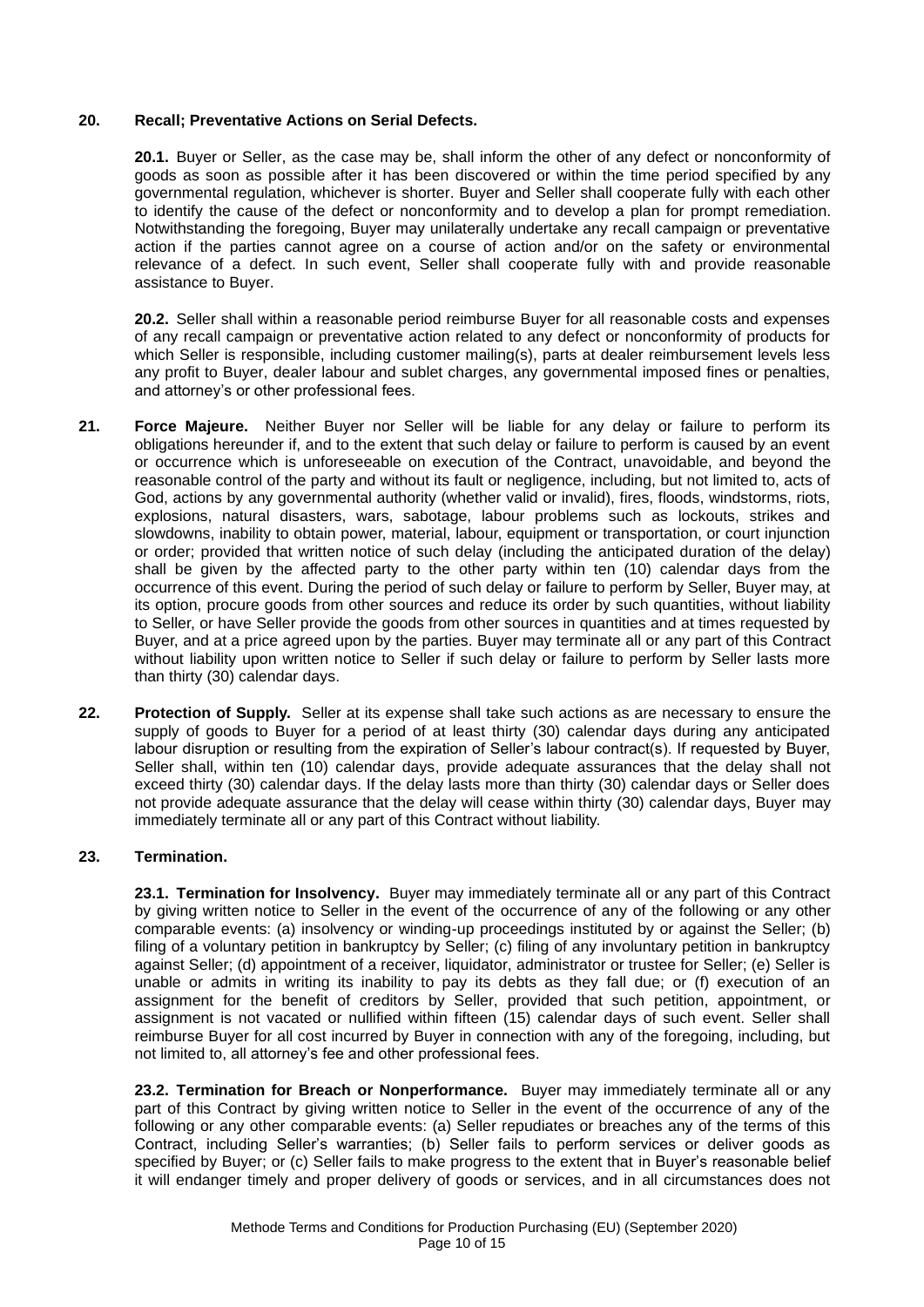correct such failure or breach within ten (10) calendar days (or such shorter period of time if commercially reasonable under the circumstance) after receipt of written notice from Buyer specifying such failure or breach.

**23.3. Termination for Sale of Assets or Change in Control.** Buyer may immediately terminate all or any part of this Contract upon giving at least thirty (30) days' notice to Seller, without liability to Seller, in the event of the occurrence of the following events: (a) Seller sells or leases, or offers to sell or lease, a material portion of its assets; or (b) Seller sells or exchanges, or offers to sell or exchange, or causes to be sold or exchanged, a controlling interest in the shares of Seller.

**23.4. Termination for Force Majeure.** Buyer may immediately terminate all or any part of this Contract upon written notice to Seller pursuant to an event of Force Majeure as described in Paragraph 21.

**23.5. Termination for Convenience.** In addition to any other rights of Buyer to terminate this Contract, Buyer may, at its option, immediately terminate all or any part of this Contract, at any time and for any reason, by giving written notice to Seller. Upon such termination, Buyer shall pay to Seller the actual costs of work-in-process and raw materials incurred by Seller in furnishing the goods or services under this Contract to the extent such costs are reasonable in amount and are properly allocable or apportionable under generally accepted accounting principles to the terminated portion of this Contract; less, however, the sum of the reasonable value or cost (whichever is higher) of any goods or materials used or sold by Seller with Buyer's written consent, and the cost of any damaged or destroyed goods or material.

**23.6. Effect of Termination.** In the event of termination under this Paragraph 23, Seller shall continue work not cancelled and cease all cancelled work hereunder. Buyer may, in addition to any other rights, require Seller to transfer title and deliver to Buyer any completed goods or partially completed goods and materials, parts, tools, dies, jigs, fixtures, plans, drawings, information and contract rights that Seller has specifically produced or acquired for the canceled portion of this Contract. Upon direction from Buyer, Seller shall also protect and preserve property in its possession or control in which Buyer or its customers have an interest.

**23.7. Amounts Payable.** In the event of termination under this Paragraph 23, Buyer shall pay to Seller the contract price for all completed goods or services that fully conform to the requirements of this Contract and are unpaid. Under all circumstances and without regard to any quantities referenced in purchase orders, quotation documents, forecasts or any other documents, Buyer will not be liable for costs for finished goods, work-in-process or raw materials fabricated or procured by Seller in amounts in excess of those authorized in delivery releases or for any undelivered goods that are in Seller's standard stock or that are readily marketable. Payments made under this Paragraph shall not exceed the aggregate price payable by Buyer for finished goods that would be produced or performed by Seller under delivery or release schedules outstanding at the date of termination. Buyer may withhold from any amount due under this Contract any sum Buyer determines to be necessary to protect Buyer or Buyer's customers against loss because of outstanding liens or claims of former lien holders. Except as provided in this Paragraph, Buyer shall not be liable for and shall not be required to make payments to Seller, directly or on account of claims by Seller's subcontractors, for loss of anticipated profit, unabsorbed overhead, interest on claims, product development and engineering costs, facilities and equipment rearrangement costs or rental, unamortized depreciation costs, human resource cost or general and administrative burden charges resulting from or arising out of termination of this Contract.

**23.8. Claims.** Within sixty (60) days from the effective date of termination, Seller shall submit a comprehensive termination claim to Buyer, with sufficient supporting data to permit Buyer's auditors to verify and substantiate the claim, and shall thereafter promptly furnish such supplemental and supporting information as Buyer may request. Buyer, or its agents, shall have the right to audit and examine all documents, records, facilities, work, material, inventories, and other items relating to any termination claim of Seller.

**24. Insurance.** Seller shall purchase and maintain insurance coverage with reputable carriers in the amounts and of the types acceptable to Buyer and adequate to meet the requirements of the laws and regulations of the country, state, or other governmental division in which the work or any portion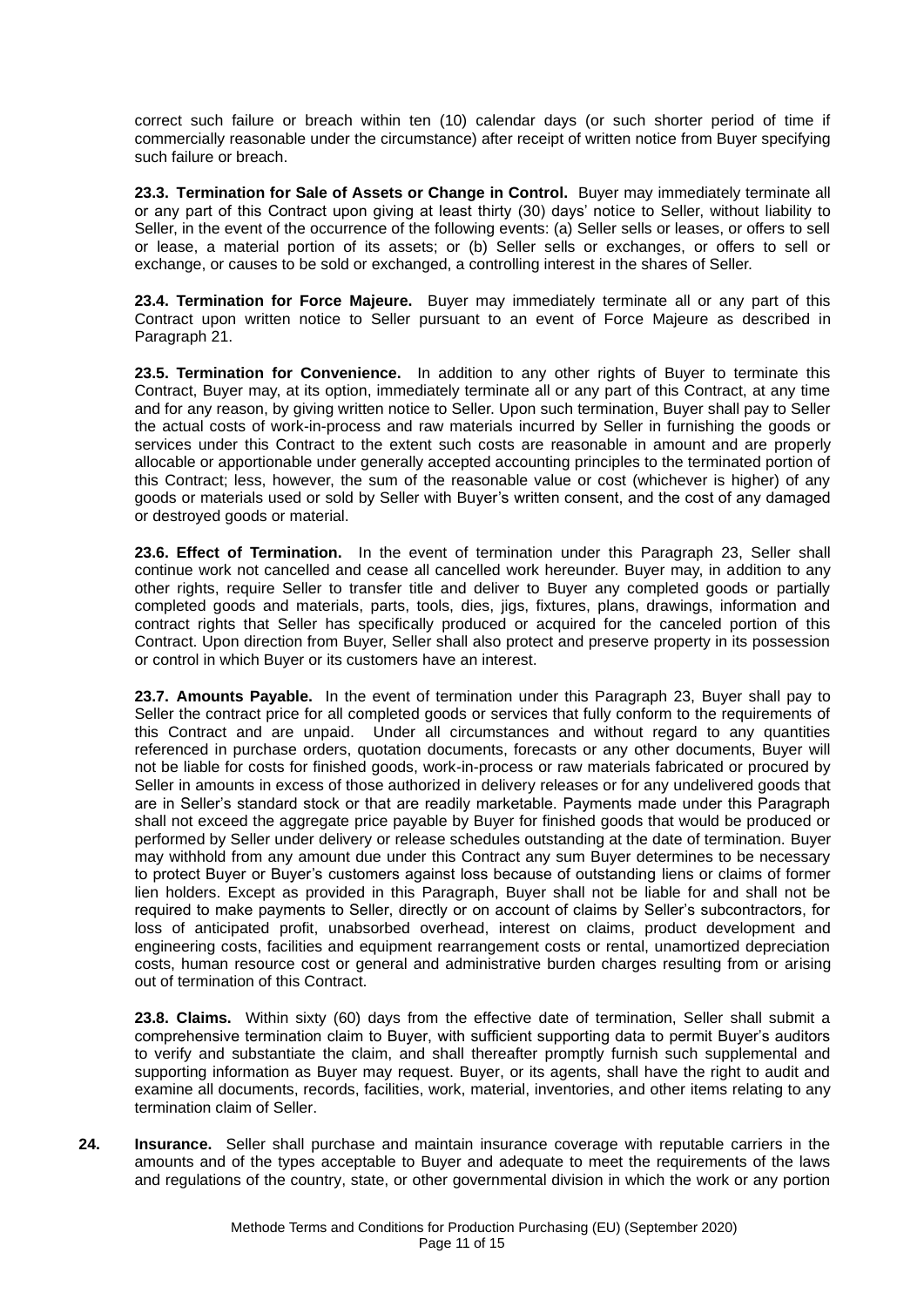of work is performed and to ensure the performance of this Contract and Seller's legal and stable operation. At Buyer's request, Seller shall furnish certified copies of certificates of insurance reflecting compliance with the requirements herein. Such certificates shall be kept current during the term and warranty period of this Contract, and shall provide for thirty (30) calendar days' prior written notice to Buyer from the insurer of any termination or reduction in the amount or scope of coverage. Seller's furnishing of certificates of insurance or purchase of insurance shall not release Seller of its obligations or liabilities under this Contract. By requiring insurance herein, Buyer does not represent that coverage and limits will necessarily be adequate to protect Seller.

- **25. Remedies.** Subject to any specific provisions in this Contract, Seller shall be liable for any damages incurred by Buyer as a result of Seller's failure to perform its obligations in the manner required by this Contract. The rights and remedies reserved to Buyer in this Contract shall be cumulative, and additional to all other or further remedies provided in law or equity.
- **26. Setoff/Recoupment.** In addition to any right of setoff or recoupment provided by law, Buyer shall have the right to setoff against or to recoup from any amounts due to Seller from Buyer under this Contract.

### **27. Customs; Export Controls.**

**27.1.** Credits or benefits resulting or arising from this Contract, including trade credits, export credits or the refund of duties, taxes or fees, shall belong to Buyer. Seller shall provide all information necessary (including written documentation and electronic transaction records) to permit Buyer to receive such benefits or credits, as well as to fulfill its customs related obligations, origin marking or labeling requirements and local content origin requirements, if any.

**27.2.** Seller will not violate, and will not cause Buyer to violate, any Export Control Laws (e.g. by transshipping goods through, or supplying goods or services, from sanctioned countries). Seller agrees to comply with applicable export control and sanctions laws and regulations of the United States of America, of member States of the European Union, and any other relevant country (the "Export Control Laws"). Export licenses or authorizations necessary for the export of goods or performance of services hereunder shall be the responsibility of Seller unless otherwise indicated in this Contract, in which event Seller shall provide such information as may be necessary to enable Buyer to obtain such licenses or authorizations. Seller shall undertake such arrangements as necessary for the goods to be covered by any duty deferral or free trade zone program(s) of the country of import.

- **28. Compliance with Laws.** Seller, and all goods and services provided by Seller, shall comply with all applicable national, state, provincial, and local laws, ordinances, rules, and regulations, including those relating to the manufacture, labeling, transportation, importation, exportation, licensing, approval or certification of the goods or services, environmental matters, data protection and privacy, wages, hours and conditions of employment, subcontractor selection, discrimination, occupational health/safety and motor vehicle safety. Where required, Seller's goods shall bear the relevant CE Certificate. Seller warrants and represents that neither it nor any of its subcontractors will utilize child, slave, prisoner or any other form of forced or involuntary labour, or engage in abusive employment or corrupt business practices, in the supply of goods or provision of services under this Contract. Seller agrees to comply with all applicable anti-corruption laws, including, without limitation, the U.S. Foreign Corrupt Practices Act and the U.K. Bribery Act 2010, and that neither it nor any of its subcontractors, vendors, agents or other associated third parties will engage in any form of commercial bribery, nor directly or indirectly provide or offer to provide, anything of value to or for the benefit of, any official or employee of a governmental authority or of any government-owned, government controlled or government-affiliated entity to obtain or retain any contract, business opportunity or other business benefit, or to influence any act or decision of that person in his/her official capacity. At Buyer's request, Seller shall certify in writing its compliance with the foregoing. Seller will indemnify and hold Buyer harmless from and against any liability, claims, demands or expenses (including, without limitation, legal or other professional fees) arising from or relating to Seller's noncompliance.
- **29. Kickbacks.** Seller represents, warrants, covenants and agrees that Seller and its directors, employees, agents, servants, and representatives do not and will not give or ask to be given anything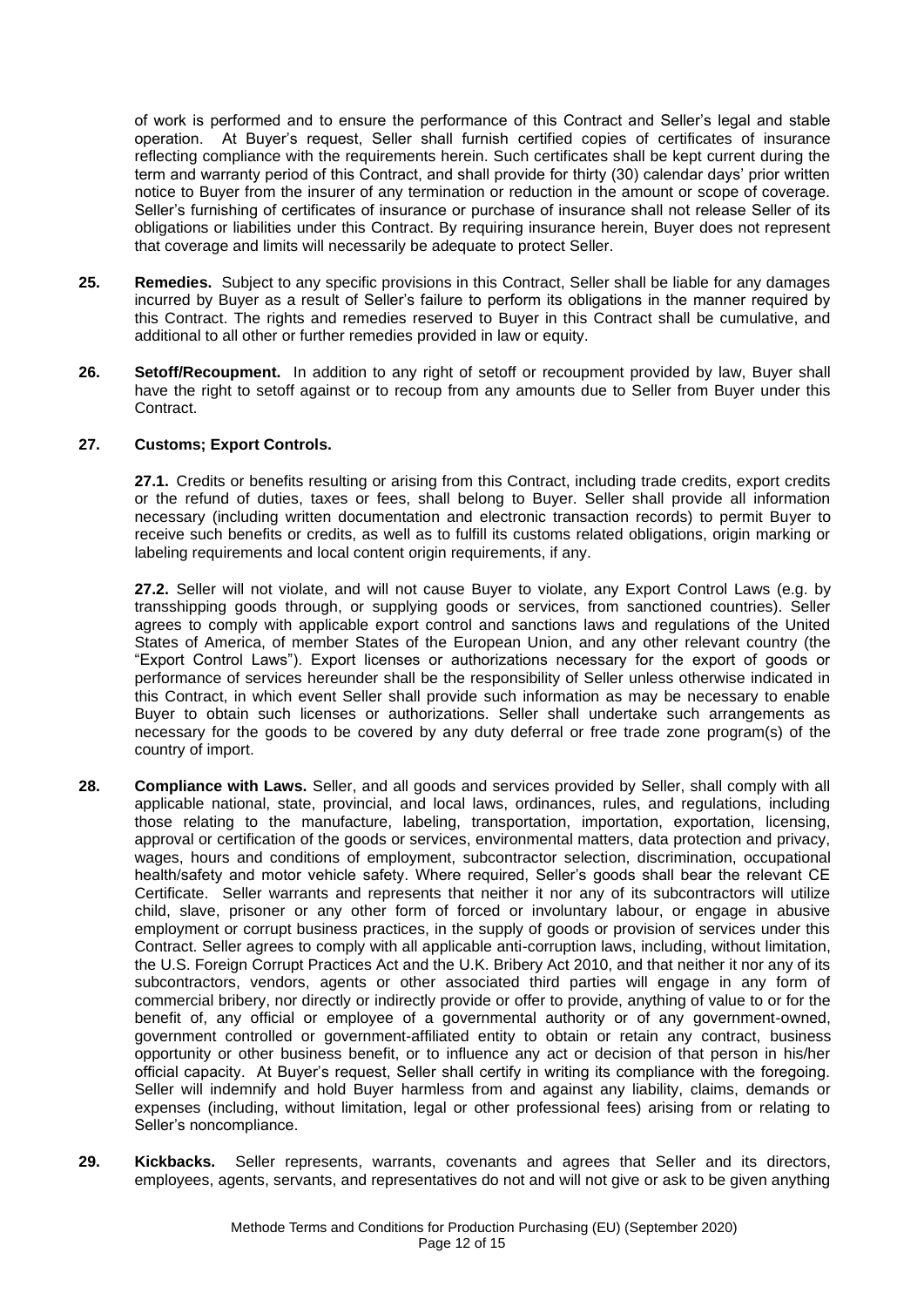of value including, but not limited to, any money, goods or services to Buyer and its directors, employees, agents, servants or representatives, directly or indirectly, so as to influence the objective and just business decision to be made. Seller represents and warrants, on an ongoing basis, that it complies with and adheres to all provisions of the UK Bribery Act 2010 and its amendments. Seller and Buyer are committed to conducting their business based on the principle of "fair dealing" and each agrees that it has established or will establish a system to ensure that itself and its directors, employees, agents, servants and representatives will not accept kickbacks or bribes or receive any improper commission or personal benefit.

- **30. Methode Supplier Code of Conduct.** Seller shall comply, and shall cause all of its subcontractors to comply, with Methodes Supplier Code of Conduct and any applicable supplements in effect. Methodes Supplier Code of Conduct is available online at http://supplier.methode.com or from Buyer's purchasing representative.
- **31. Audit.** In addition to any other inspection or audit rights granted to Buyer hereunder, at its expense, Buyer, Buyer's customer or their respective third party designee may enter Seller's premises on reasonable notice and during normal business hours to inspect and audit Seller's documents relating to Buyer's business to substantiate the charges invoiced under this Contract, including, but not limited to, any charges resulting from termination or cancellation. Seller agrees that such audit may be used as the basis for settlement of charges under this Contract. Seller shall keep a separate account of the cost of all goods or services provided under this Contract in accordance with generally accepted accounting principles, and shall preserve all pertinent documents for the purpose of auditing charges invoiced by Seller for a period of three (3) years after the termination of this Contract, or such longer period as Buyer specifies in this Contract. Where Seller utilizes the services of third parties, Seller shall include in its contracts with such third parties a "right to audit" clause with terms and conditions similar to those set out in this Paragraph 31.
- **32. Advertising.** Seller shall not, and shall require that its subcontractors shall not, without first obtaining the written consent of Buyer, in any manner advertise or publish the fact that Seller has contracted to furnish Buyer the goods or services covered by this Contract, or use any trade marks or trade names of Buyer, regardless of whether such marks are registered or otherwise identified as trade marks or trade names, in Seller's advertising or promotional materials.
- **33. No Implied Waiver.** The failure of either party at any time to require performance by the other party of any provision of this Contract shall in no way affect the right to require such performance at any time thereafter, nor shall the waiver of either party of a breach of any provision of this Contract constitute a waiver of any succeeding breach of the same or any other provision.
- **34. Assignment; Subcontracting; Successors.** Seller shall not assign or delegate any of its rights or obligations under this Contract or subcontract any of its performance of this Contract without Buyer's prior written consent. No assignment, delegation or subcontracting by Seller, with or without Buyer's consent, shall relieve Seller of any of its obligations under this Contract or prejudice any of Buyer's rights against Seller whether arising before or after the date of any assignment, delegation or subcontracting. This Contract is binding upon, inures to the benefit of, and is enforceable by, the parties and their respective successors and permitted assigns.
- **35. Relationship of Parties.** Seller and Buyer are independent contracting parties and nothing in this Contract shall make either party the agent or legal representative of the other for any purpose whatsoever, nor does it grant either party any authority to assume or to create any obligation on behalf of or in the name of the other.
- **36. Governing Law.** This Contract and the arbitration provisions in Paragraph 37 shall be governed and construed in accordance with the laws of the country of England, without regard to its conflict of laws provisions. The parties specifically disclaim application of the United Nations Convention on Contracts for the International Sale of Goods.
- **37. Dispute Resolution.** Buyer and Seller will attempt to settle any claim or controversy arising out of this Contract ("Dispute") through consultation and negotiation in good faith and spirit of mutual cooperation. Disputes will be resolved by the following process. The Dispute will be submitted in writing to a panel of two (2) senior executives of Buyer and Seller for resolution. If the executives are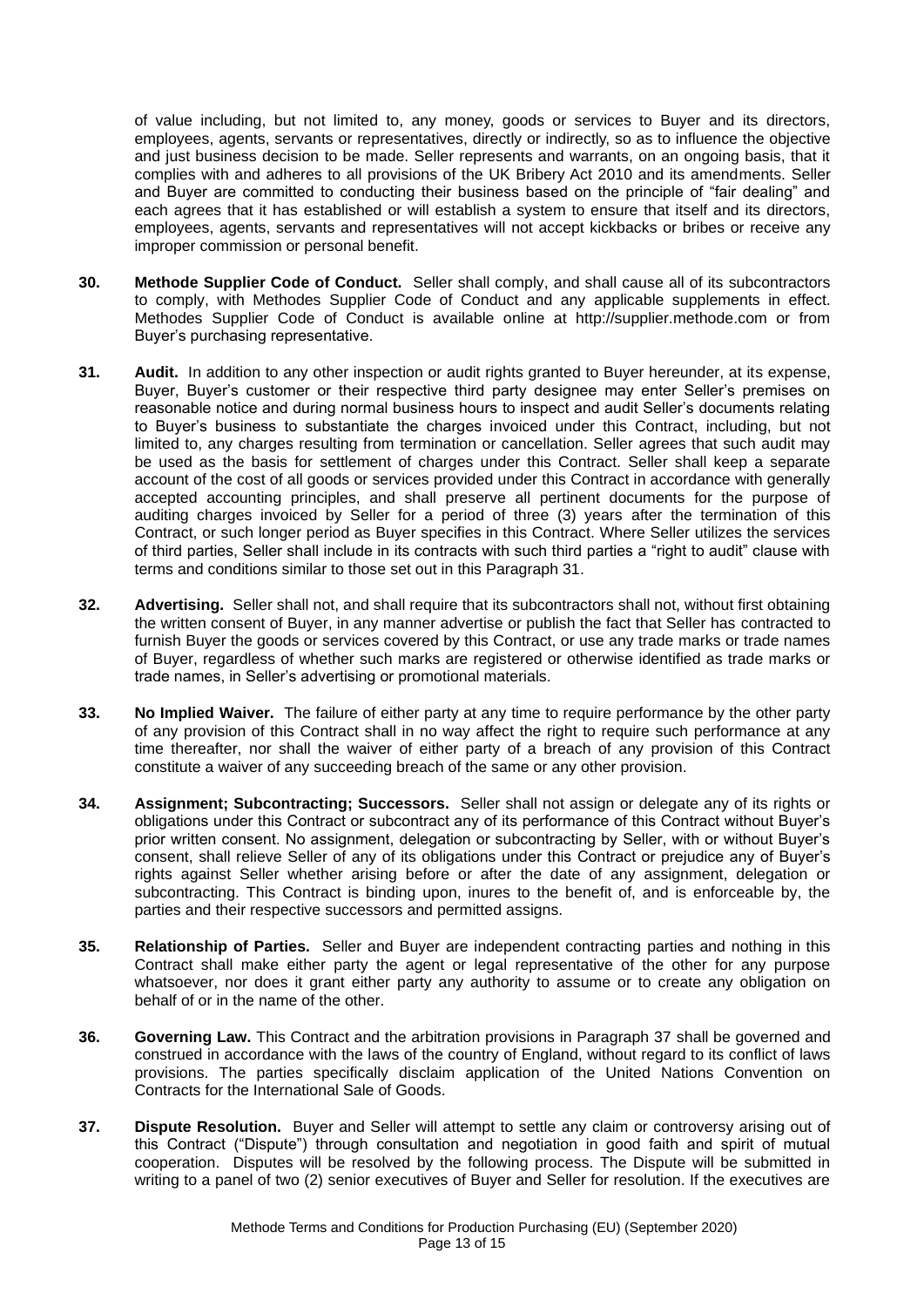unable to resolve the Dispute within fifteen (15) days, either party may refer the Dispute to mediation, the cost of which will be shared equally by the parties, except that each party will pay its own attorney's fees. Within fifteen (15) days after written notice demanding mediation, the parties will choose a mutually acceptable mediator. Neither party will unreasonably withhold consent to the selection of the mediator. Mediation will be conducted in accordance with the CEDR Model Mediation Procedure and shall take place in London.

**If the parties fail to mediate or the Dispute cannot be resolved through mediation within sixty (60) days after the other party's receipt of the notice of Dispute, the Dispute shall be finally settled pursuant to the Arbitration Rules of the London Court of International Arbitration (LCIA) (the "Rules") by three (3) arbitrators**. Each party hereto shall appoint an arbitrator, and the third arbitrator (being the presiding arbitrator) shall be appointed by agreement between the parties hereto. In the event that the parties hereto fail to appoint the third arbitrator by mutual agreement within the required period, the third arbitrator shall be appointed by the LCIA. The arbitration shall be conducted in accordance with the Rules in effect at the time of the arbitration, except as they may be modified herein or by mutual agreement of the parties. The seat of the arbitration shall be London, England. The arbitration shall be conducted in English. The parties waive all recourse under sections 45 and 69 of the Arbitration Act 1996. The parties agree that the evidentiary rules of Browne v. Dunn (1893) 6 R 67, H.L shall have no application in the arbitration. The arbitration award shall be final and binding on the parties. The parties undertake to carry out any award without delay and waive their right to any form of recourse based on grounds other than those contained in the United Nations Convention on the Recognition and Enforcement of Foreign Arbitral Awards of 1958 insofar as such waiver can validly be made. Judgment upon the award may be entered by any court having jurisdiction thereof or having jurisdiction over the relevant party or its assets. The reasonable expense for the Dispute settlement including but not limited to the arbitral and legal fees shall be borne by the losing party. The language of arbitration shall be English.

Nothing herein prevents either party from resorting directly to judicial proceedings if the Dispute relates to Intellectual Property Rights, or interim relief from a court is necessary to prevent serious and irreparable injury to a party or others. With regard to any IP Dispute or such interim relief, the parties consent to the jurisdiction of the courts of London, England and service of process in accordance with applicable procedures. Each party waives, to the fullest extent permitted by law, any defense or objection relating to in personam jurisdiction, venue or convenience of the forum.

Seller's performance under this Agreement will not be suspended during the pendency of any Dispute.

**38. Attorney Fees.** If Buyer brings an action or asserts a counterclaim for enforcement of the terms and conditions of this Contract, Seller agrees that Buyer shall be entitled to an award of its reasonable attorney's fees and courts costs associated with such enforcement or counterclaim proceedings.

### **39. Miscellaneous.**

**39.1. Amendment.** No amendment or modification of this Contract shall bind either party unless it is in writing and signed by an authorized representative of Buyer and Seller.

**39.2. Notice.** All notices and other communications required or contemplated under this Contract must be written and signed by an authorized representative of the party providing such notice and be transmitted to the Buyer's purchasing representative at the purchasing representative's address by (i) personal delivery, (ii) expedited messenger service, (iii) registered or certified mail, postage prepaid and return receipt requested, (iv) electronic facsimile with confirmed answer back, or (v) electronic mail with confirmed answer back. Notices in conformity with the requirements of this Paragraph 39.2 will be deemed given upon receipt verified by the receiving party's acknowledgment.

**39.3. Precedence.** In the event of a conflict between these Terms and Conditions and the terms and conditions of a purchase order, the terms and conditions of the purchase order shall prevail to the extent of the conflict.

**39.4. Severability.** If a term(s) of this Contract is invalid or unenforceable under any statute, regulation, ordinance, executive order or other rule of law, such term shall be deemed reformed or